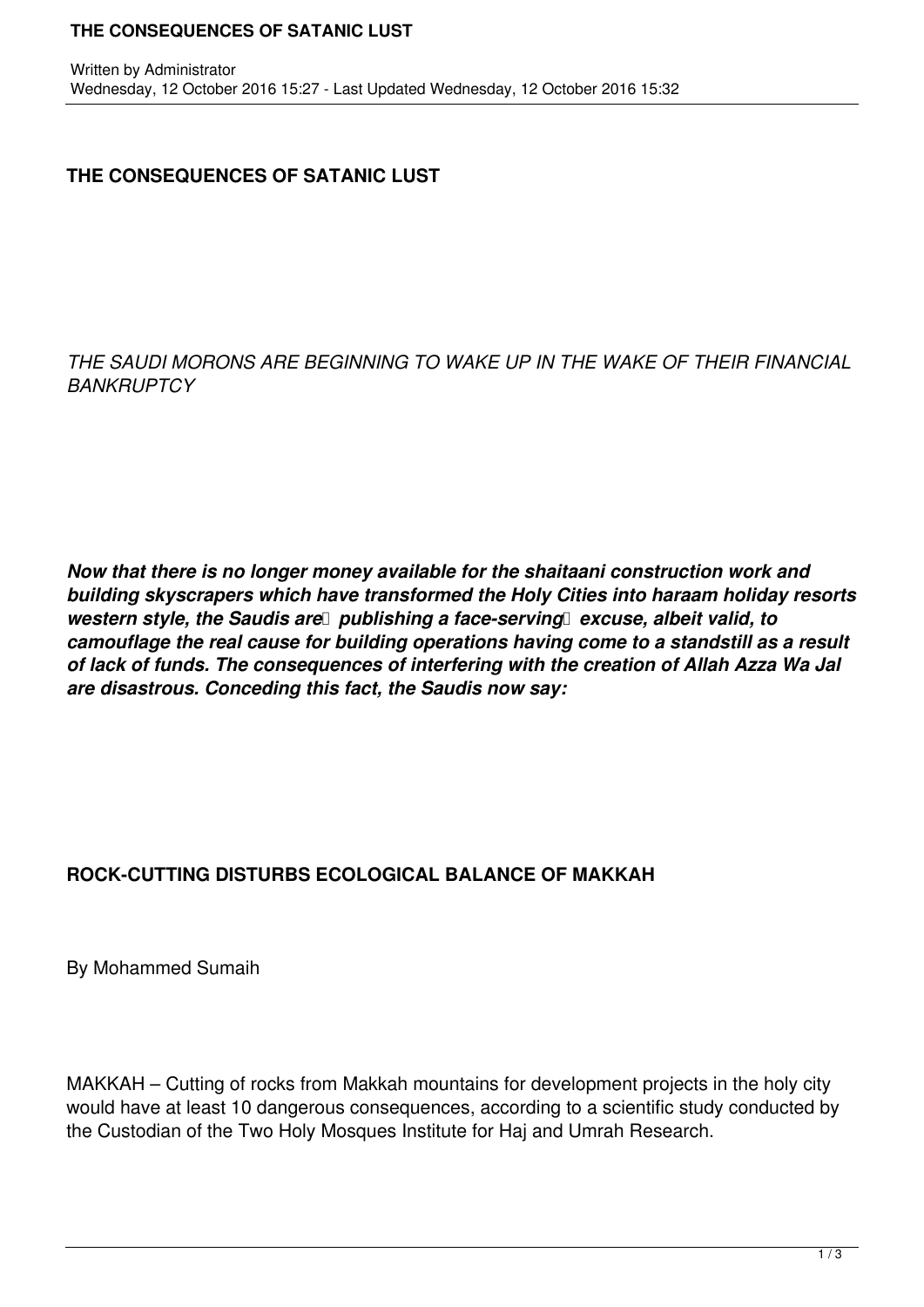## **THE CONSEQUENCES OF SATANIC LUST**

Dr. Turki Habeebullah, head of environment and health research at the institute, said the breaking of rocks would have a negative impact on the city's ecology at short-term as well as long-term. "Firstly, it will lead to landslide, damaging nearby buildings," he pointed out.

Speaking to Okaz / Saudi Gazette, he said such landslides would also endanger lives of people in the neighbourhood. "The use of explosives and heavy equipment for breaking rocks would create minor tremors, which would have a destructive impact with the passage of time."

The razing of mountains to level the land and blocking of natural flood path would have a negative effect on the movement of surface water at times of heavy rains.

New pathways created by torrential floods would endanger lives of residents and change the region's hydrology, he added.

The unloading of unwanted rocks in a haphazard manner would create geotechnical dangers and increase the level of dust and pollutants in the air, Habeebullah said. "It will also lead to the spread of radon gas, which is a reason for developing lung cancer," he added.

The health hazard from radon does not come primarily from the gas itself but rather from the radioactive products formed in the decay of radon. Lung cancer is the only observed consequence of high-concentration radon exposures.

"Sound pollution is another problem caused by rock breaking," Habeebullah said, adding that it would affect the lives of people in the neighbourhood, especially students at schools and patients at hospitals.